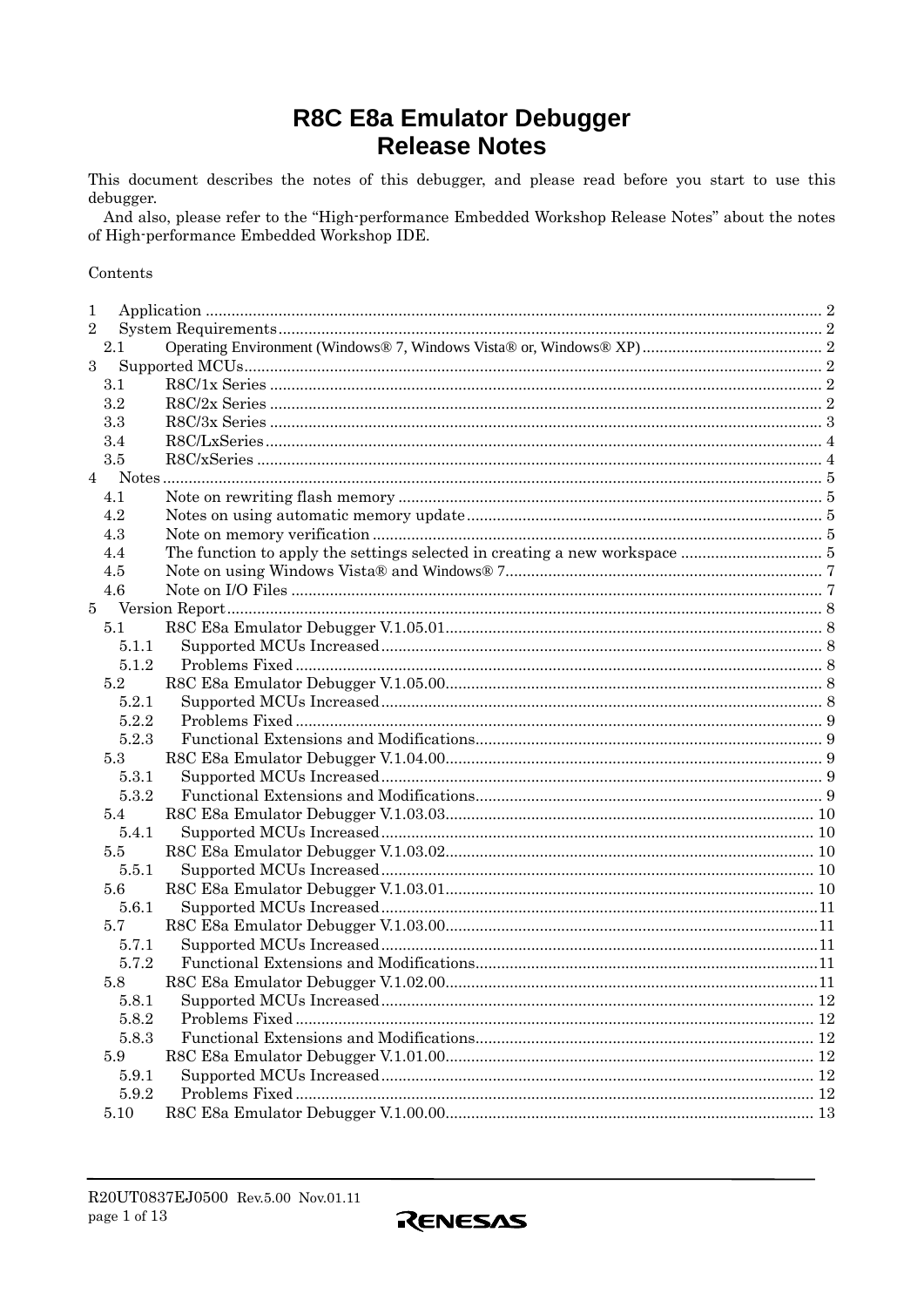# <span id="page-1-0"></span>**1 Application**

This release notes is applicable to the following parts of the E8a emulator software.

- R8C E8a Emulator Debugger V.1.05.01

# **2 System Requirements**

# **2.1 Operating Environment (Windows® 7, Windows Vista® or, Windows® XP)**

| <b>PC</b> Environment |                                                                                     |  |  |
|-----------------------|-------------------------------------------------------------------------------------|--|--|
| <b>PC</b>             | <b>IBM PC/AT compatible</b>                                                         |  |  |
|                       | Windows <sup>®</sup> $7^{*1}$                                                       |  |  |
| OS                    | 32-bit editions of Windows Vista® *1 *3                                             |  |  |
|                       | 32-bit editions of Windows® $XP^{\ast 1\ast 2}$                                     |  |  |
| <b>CPU</b>            | Pentium 4 running at 3 GHz or more recommended                                      |  |  |
|                       | Windows <sup>®</sup> 7, Windows Vista <sup>®</sup> :                                |  |  |
|                       | 1.5 Gbytes or larger                                                                |  |  |
|                       | (more than 10 times the file size of the load module) recommended                   |  |  |
| Memory                | Windows $@$ XP:                                                                     |  |  |
|                       | 768 Mbytes or larger                                                                |  |  |
|                       | (more than 10 times the file size of the load module) recommended                   |  |  |
|                       | Installation of the simulator debugger requires free space of 200 Mbytes or larger. |  |  |
| Hard disk             | Also keep additional free space that is at least twice the memory capacity (four    |  |  |
|                       | times or larger recommended) for use as swap space.                                 |  |  |
| Display resolution    | $1024 \times 768$ or higher recommended                                             |  |  |

\*1: Windows and Windows Vista are either registered trademarks or trademarks of Microsoft Corporation in the United States and other countries.

\*2: The 64-bit editions of Windows® XP is not supported.

\*3: The 64-bit edition of Windows Vista® is not supported.

# **3 Supported MCUs**

# **3.1 R8C/1x Series**

| Group  | Part No.                               |
|--------|----------------------------------------|
| R8C/10 | R5F21102, R5F21103, R5F21104           |
| R8C/11 | R5F21112, R5F21113, R5F21114           |
| R8C/12 | R5F21122, R5F21123, R5F21124           |
| R8C/13 | R5F21132, R5F21133, R5F21134           |
| R8C/14 | R5F21142, R5F21143, R5F21144           |
| R8C/15 | R5F21152, R5F21153, R5F21154           |
| R8C/16 | R5F21162, R5F21163, R5F21164           |
| R8C/17 | R5F21172, R5F21173, R5F21174           |
| R8C/18 | R5F21181, R5F21182, R5F21183, R5F21184 |
| R8C/19 | R5F21191, R5F21192, R5F21193, R5F21194 |
| R8C/1A | R5F211A1, R5F211A2, R5F211A3, R5F211A4 |
| R8C/1B | R5F211B1, R5F211B2, R5F211B3, R5F211B4 |

# **3.2 R8C/2x Series**

| Group  | Part No.                                         |
|--------|--------------------------------------------------|
| R8C/20 | R5F21206, R5F21207, R5F21208, R5F2120A, R5F2120C |
| R8C/21 | R5F21216, R5F21217, R5F21218, R5F2121A, R5F2121C |
| R8C/22 | R5F21226, R5F21227, R5F21228, R5F2122A, R5F2122C |
| R8C/23 | R5F21236, R5F21237, R5F21238, R5F2123A, R5F2123C |
| R8C/24 | R5F21244, R5F21245, R5F21246, R5F21247, R5F21248 |
| R8C/25 | R5F21254, R5F21255, R5F21256, R5F21257, R5F21258 |
| R8C/26 | R5F21262, R5F21264, R5F21265, R5F21266           |

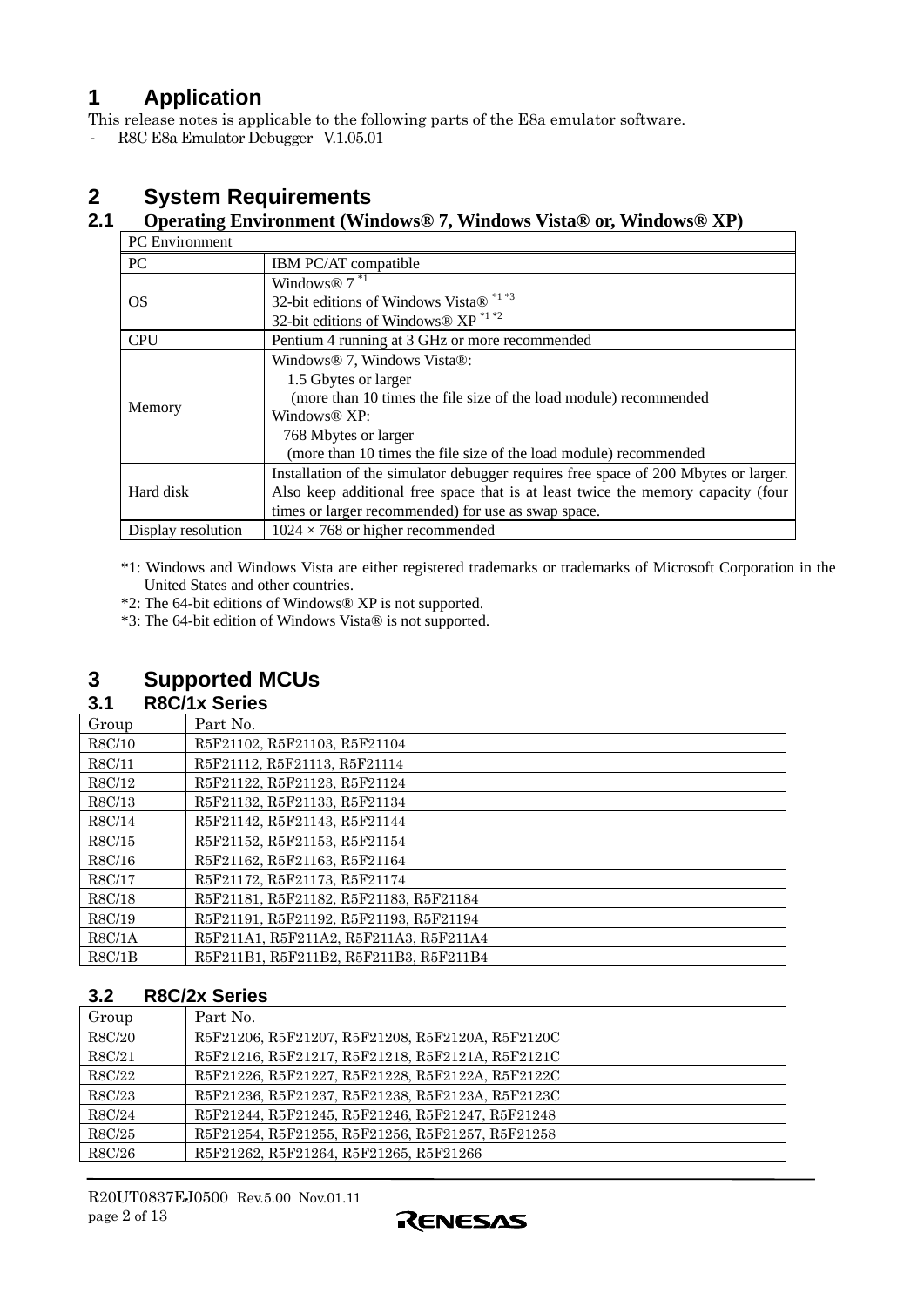<span id="page-2-0"></span>

| R8C/27 | R5F21272, R5F21274, R5F21275, R5F21276 |
|--------|----------------------------------------|
| R8C/28 | R5F21282, R5F21284, R5F21286           |
| R8C/29 | R5F21292, R5F21294, R5F21296           |
| R8C/2A | R5F212A7, R5F212A8, R5F212AA, R5F212AC |
| R8C/2B | R5F212B7, R5F212B8, R5F212BA, R5F212BC |
| R8C/2C | R5F212C7, R5F212C8, R5F212CA, R5F212CC |
| R8C/2D | R5F212D7, R5F212D8, R5F212DA, R5F212DC |
| R8C/2E | R5F212E2, R5F212E4                     |
| R8C/2F | R5F212F2, R5F212F4                     |
| R8C/2G | R5F212G4, R5F212G5, R5F212G6           |
| R8C/2H | R5F212H1, R5F212H2                     |
| R8C/2J | R5F212J0. R5F212J1                     |
| R8C/2K | R5F212K2, R5F212K4                     |
| R8C/2L | R5F212L2, R5F212L4                     |

# **3.3 R8C/3x Series**

| Group                     | Part No.                                                                     |  |  |  |  |
|---------------------------|------------------------------------------------------------------------------|--|--|--|--|
| R8C/32A                   | R5F21321A, R5F21322A, R5F21324A                                              |  |  |  |  |
| R8C/33A                   | R5F21331A, R5F21332A, R5F21334A, R5F21335A, R5F21336A                        |  |  |  |  |
| ${\rm R8C/35A}$           | R5F21354A, R5F21355A, R5F21356A, R5F21357A, R5F21358A, R5F2135AA, R5F2135CA, |  |  |  |  |
| R8C/36A                   | R5F21364A, R5F21365A, R5F21366A, R5F21367A, R5F21368A, R5F2136AA, R5F2136CA, |  |  |  |  |
| <b>R8C/38A</b>            | R5F21386A, R5F21387A, R5F21388A, R5F2138AA, R5F2138CA,                       |  |  |  |  |
| R8C/3GA                   | R5F213G2A, R5F213G4A, R5F213G5A, R5F213G6A                                   |  |  |  |  |
| R8C/3JA                   | R5F213J2A, R5F213J4A, R5F213J5A, R5F213J6A                                   |  |  |  |  |
| R8C/32C                   | R5F21321C, R5F21322C, R5F21324C                                              |  |  |  |  |
| R8C/33C                   | R5F21331C, R5F21332C, R5F21334C, R5F21335C, R5F21336C                        |  |  |  |  |
| R8C/34C                   | R5F21344C, R5F21345C, R5F21346C                                              |  |  |  |  |
| R8C/36C                   | R5F21364C, R5F21365C, R5F21366C,<br>R5F21367C,<br>R5F21368C,<br>R5F2136AC,   |  |  |  |  |
|                           | R5F2136CC                                                                    |  |  |  |  |
| R8C/38C                   | R5F21386C, R5F21387C, R5F21388C, R5F2138AC, R5F2138CC                        |  |  |  |  |
| R8C/3GC                   | R5F213G1C, R5F213G2C, R5F213G4C, R5F213G5C, R5F213G6C                        |  |  |  |  |
| R8C/3JC                   | R5F213J2C, R5F213J4C, R5F213J5C, R5F213J6C                                   |  |  |  |  |
| R8C/3JT                   | R5F213J4T, R5F213J5T, R5F213J6T                                              |  |  |  |  |
| R8C/32D                   | R5F21321D, R5F21322D, R5F21324D                                              |  |  |  |  |
| R8C/33D                   | R5F21331D, R5F21332D, R5F21334D, R5F21335D, R5F21336D                        |  |  |  |  |
| R8C/35D                   | R5F21354D, R5F21355D, R5F21356D                                              |  |  |  |  |
| R8C/3GD                   | R5F213G1D, R5F213G2D, R5F213G4D, R5F213G5D, R5F213G6D                        |  |  |  |  |
| R8C/34E                   | R5F21346E, R5F21347E, R5F21348E, R5F2134AE, R5F2134CE,                       |  |  |  |  |
| R8C/34F                   | R5F21346F, R5F21347F, R5F21348F, R5F2134AF, R5F2134CF,                       |  |  |  |  |
| R8C/34G                   | R5F21346G, R5F21347G, R5F21348G, R5F2134AG, R5F2134CG,                       |  |  |  |  |
| R8C/34H                   | R5F21346H, R5F21347H, R5F21348H, R5F2134AH, R5F2134CH,                       |  |  |  |  |
| <b>R8C/36E</b>            | R5F21368E, R5F2136AE, R5F2136CE,                                             |  |  |  |  |
| <b>R8C/36F</b>            | R5F21368F, R5F2136AF, R5F2136CF,                                             |  |  |  |  |
| R8C/36G                   | R5F21368G, R5F2136AG, R5F2136CG,                                             |  |  |  |  |
| R8C/36H                   | R5F21368H, R5F2136AH, R5F2136CH,                                             |  |  |  |  |
| <b>R8C/38E</b>            | R5F21388E, R5F2138AE, R5F2138CE.                                             |  |  |  |  |
| <b>R8C/38F</b>            | R5F21388F, R5F2138AF, R5F2138CF,                                             |  |  |  |  |
| ${\rm R8C/38G}$           | R5F21388G, R5F2138AG, R5F2138CG                                              |  |  |  |  |
| R8C/38H                   | R5F21388H, R5F2138AH, R5F2138CH                                              |  |  |  |  |
| R8C/33T                   | R5F21334T R5F21335T R5F21336T                                                |  |  |  |  |
| R8C/34W                   | R5F21346W, R5F21347W, R5F21348W, R5F2134AW, R5F2134CW                        |  |  |  |  |
| R8C/34X                   | R5F21346X,, R5F21347X, R5F21348X, R5F2134AX, R5F2134CX                       |  |  |  |  |
| R8C/34Y                   | R5F21346Y, R5F21347Y, R5F21348Y, R5F2134AY, R5F2134CY                        |  |  |  |  |
| R8C/34Z                   | R5F21346Z, R5F21347Z, R5F21348Z, R5F2134AZ, R5F2134CZ                        |  |  |  |  |
| <b>R8C/36W</b><br>R8C/36X | R5F21368W, R5F2136AW, R5F2136CW<br>R5F21368X, R5F2136AX, R5F2136CX           |  |  |  |  |
| <b>R8C/36Y</b>            | R5F21368Y, R5F2136AY, R5F2136CY                                              |  |  |  |  |
|                           |                                                                              |  |  |  |  |

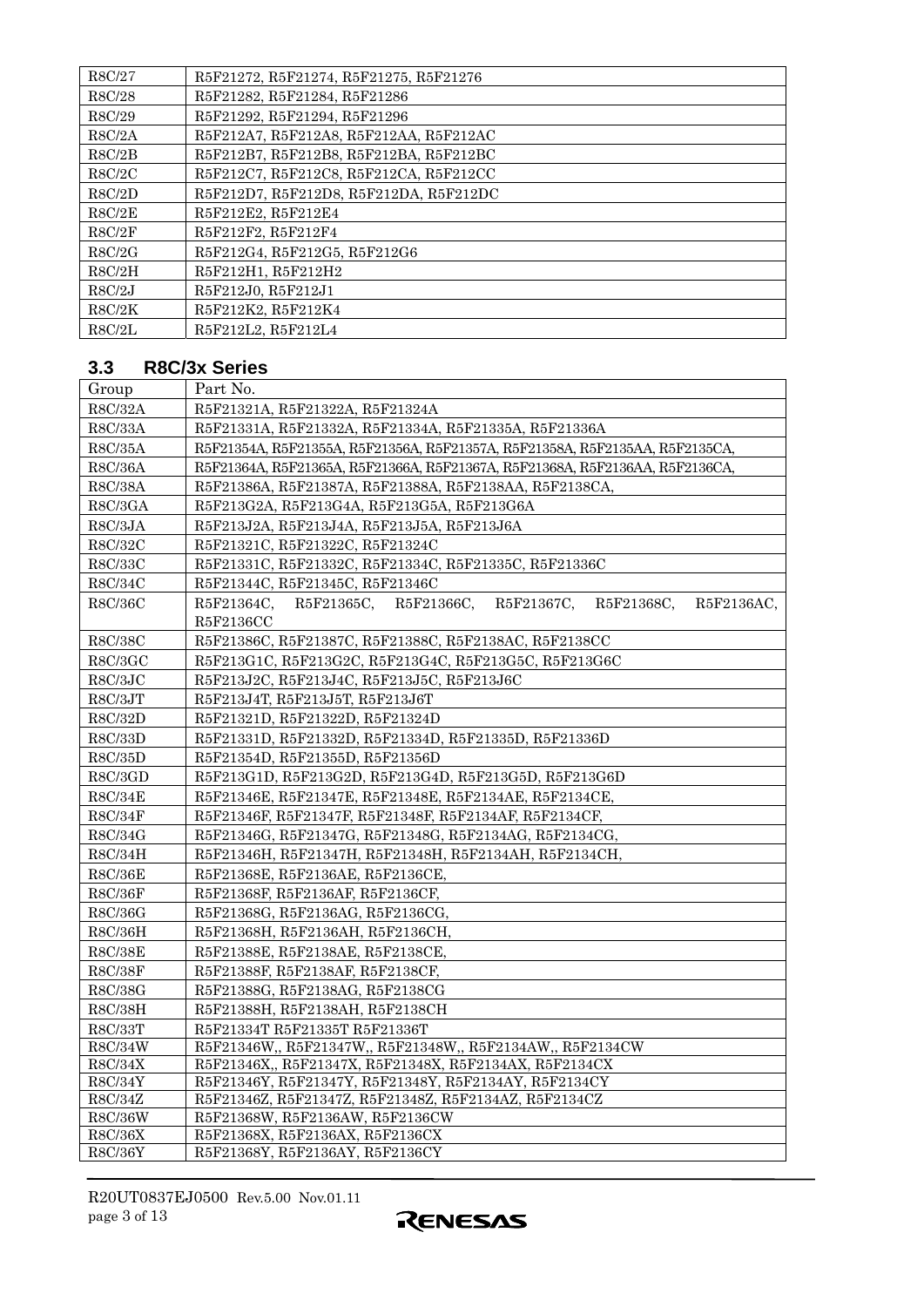<span id="page-3-0"></span>

| R8C/36Z         | R5F21368Z, R5F2136AZ, R5F2136CZ                                   |
|-----------------|-------------------------------------------------------------------|
| R8C/38W         | R5F21388W, R5F2138AW, R5F2138CW                                   |
| R8C/38X         | R5F21388X, R5F2138AX, R5F2138CX                                   |
| R8C/38Y         | R5F21388Y, R5F2138AY, R5F2138CY                                   |
| R8C/38Z         | R5F21388Z, R5F2138AZ, R5F2138CZ                                   |
| R8C/32G         | R5F21324G, R5F21326G                                              |
| R8C/32H         | R5F21324H. R5F21326H                                              |
| R8C/33G         | R5F21334G, R5F21336G                                              |
| R8C/33H         | R5F21334H, R5F21336H                                              |
| R8C/34P         | R5F21344P, R5F21346P                                              |
| R8C/34R         | R5F21344R, R5F21346R                                              |
| R8C/3NT         | R5F213N7T, R5F213N8T, R5F213NAT, R5F213NCT                        |
| R8C/34U         | R5F21346U, R5F21348U, R5F2134CU                                   |
| R8C/34K         | R5F21348K, R5F2134CK                                              |
| R8C/3MU         | R5F213M6U, R5F213M8U, R5F213MCU                                   |
| R8C/3MK         | R5F213M8K, R5F213MCK                                              |
| R8C/3MQ         | R5F213M6Q, R5F213M7Q, R5F213M8Q, R5F213MAQ, R5F213MCQ             |
| R8C/32M         | R5F21321M, R5F21322M, R5F21324M                                   |
| R8C/33M         | R5F21331M, R5F21332M, R5F21334M, R5F21335M, R5F21336M             |
| R8C/34M         | R5F21344M, R5F21345M, R5F21346M                                   |
| R8C/35M         | R5F21354M, R5F21355M, R5F21356M, R5F21357M, R5F21358M, R5F2135AM, |
|                 | R5F2135CM                                                         |
| R8C/36M         | R5F21364M, R5F21365M, R5F21366M, R5F21367M, R5F21368M, R5F2136AM, |
|                 | R5F2136CM                                                         |
| ${\rm R8C/38M}$ | R5F21386M, R5F21387M, R5F21388M, R5F2138AM, R5F2138CM             |
| R8C/3GM         | R5F213G2M, R5F213G4M, R5F213G5M, R5F213G6M                        |
| R8C/3JM         | R5F213J2M, R5F213J4M, R5F213J5M, R5F213J6M                        |

# **3.4 R8C/LxSeries**

| Group    | Part No.                                                         |
|----------|------------------------------------------------------------------|
| R8C/L35A | R5F2L357A, R5F2L358A, R5F2L35AA, R5F2L35CA                       |
| R8C/L36A | R5F2L367A, R5F2L368A, R5F2L36AA, R5F2L36CA                       |
| R8C/L38A | R5F2L387A, R5F2L388A, R5F2L38AA, R5F2L38CA                       |
| R8C/L3AA | R5F2L3A7A, R5F2L3A8A, R5F2L3AAA, R5F2L3ACA                       |
| R8C/L35B | R5F2L357B, R5F2L358B, R5F2L35AB, R5F2L35CB                       |
| R8C/L36B | R5F2L367B, R5F2L368B, R5F2L36AB, R5F2L36CB                       |
| R8C/L38B | R5F2L387B, R5F2L388B, R5F2L38AB, R5F2L38CB                       |
| R8C/L3AB | R5F2L3A7B, R5F2L3A8B, R5F2L3AAB, R5F2L3ACB                       |
| R8C/L35C | R5F2L357C, R5F2L358C, R5F2L35AC, R5F2L35CC                       |
| R8C/L36C | R5F2L367C, R5F2L368C, R5F2L36AC, R5F2L36CC                       |
| R8C/L38C | R5F2L387C, R5F2L388C, R5F2L38AC, R5F2L38CC                       |
| R8C/L3AC | R5F2L3A7C, R5F2L3A8C, R5F2L3AAC, R5F2L3ACC                       |
| R8C/LA6A | R5F2LA64A, R5F2LA66A, R5F2LA67A, R5F2LA68A, R5F2LA6AA, R5F2LA6CA |
| R8C/LA8A | R5F2LA84A, R5F2LA86A, R5F2LA87A, R5F2LA88A, R5F2LA8AA, R5F2LA8CA |
| R8C/L35M | R5F2L357M, R5F2L358M, R5F2L35AM, R5F2L35CM                       |
| R8C/L36M | R5F2L367M, R5F2L368M, R5F2L36AM, R5F2L36CM                       |
| R8C/L38M | R5F2L387M, R5F2L388M, R5F2L38AM, R5F2L38CM                       |
| R8C/L3AM | R5F2L3A7M, R5F2L3A8M, R5F2L3AAM, R5F2L3ACM                       |
| R8C/LA3A | R5F2LA32A, R5F2LA34A, R5F2LA36A, R5F2LA38A                       |
| R8C/LA5A | R5F2LA52A, R5F2LA54A, R5F2LA56A, R5F2LA58A                       |
| R8C/LAPS | R5F2LAP6S, R5F2LAP7S, R5F2LAP8S, R5F2LAPAS, R5F2LAPCS            |

# **3.5 R8C/xSeries**

| R8C/M11A | R5F2M110A, R5F2M111A, R5F2M112A |
|----------|---------------------------------|
| R8C/M12A | R5F2M120A, R5F2M121A, R5F2M122A |
| R8C/M13B | R5F2M131B, R5F2M132B, R5F2M134B |

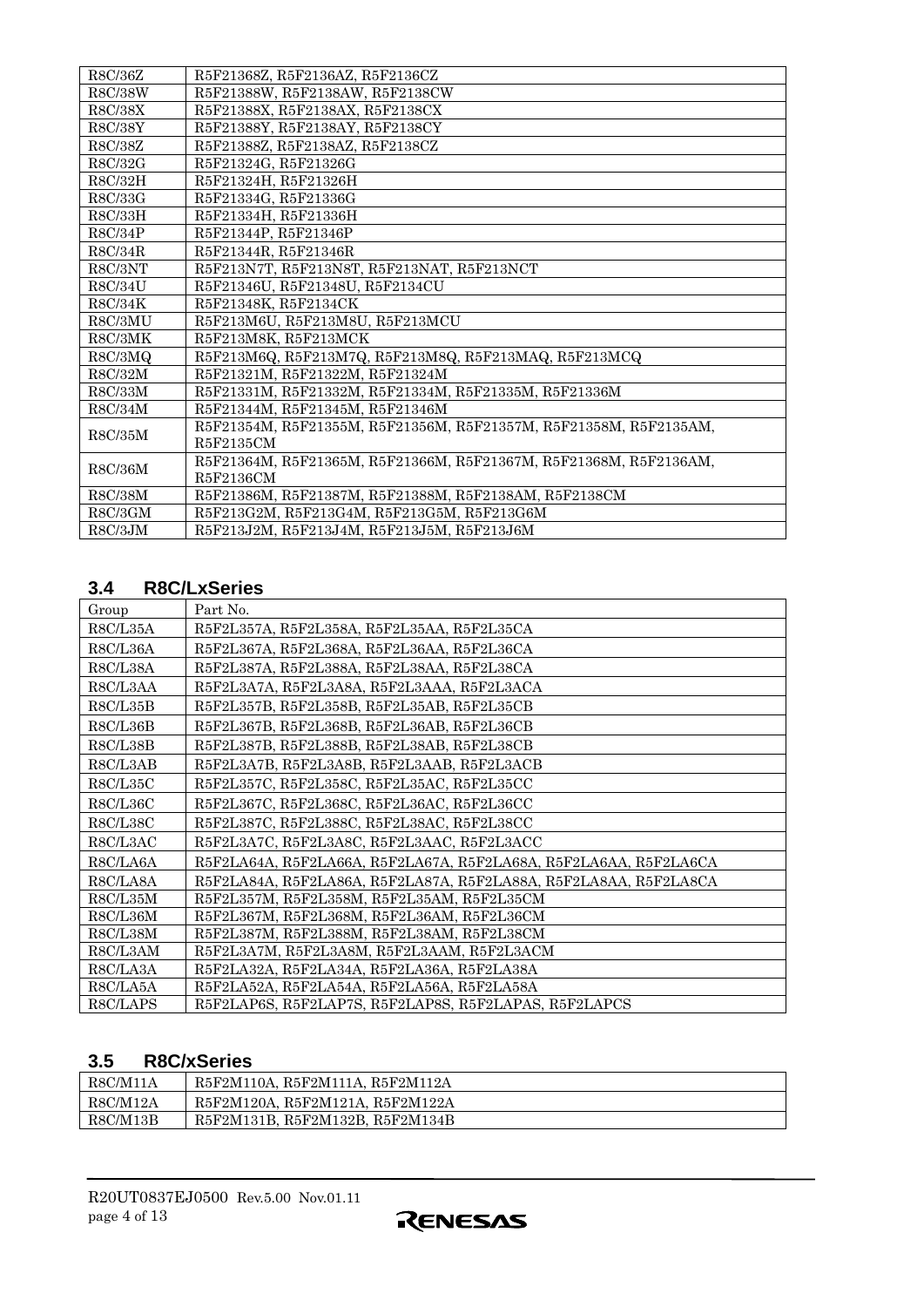# <span id="page-4-0"></span>**4 Notes**

This document is supplementary information for the E8a Emulator Additional Document for User's Manual.

# **4.1 Note on rewriting flash memory**

Do not execute debugging operations when rewriting the flash memory. Flash memory rewrite ends when the "Flash memory write end" is displayed in the output window of the High-performance Embedded Workshop. Flash memory rewrite occurs:

- When downloading the user program
- After setting PC breaks in the flash memory and executing the user program
- After canceling PC breaks in the flash memory and executing the user program
- After rewriting the value of the flash memory in the memory window and executing the user program

# **4.2 Notes on using automatic memory update**

- If the automatic memory update is enabled in the Memory or Watch window, do not reset the MCU.
- When automatic memory update is enabled, do not execute Step Out or Multiple-steps.

# **4.3 Note on memory verification**

- As the E8a emulator debugger does not support the following memory verification, the emulator always runs without verifying memory.
	- Memory Setting (e.g. [Set] popup menu in the Memory window)
	- Memory Fill (e.g. [Fill] popup menu in the Memory window)
	- Memory Copy (e.g. [Move] popup menu in the Memory window)
	- Loading a memory area from a file (e.g. [Load] popup menu in the Memory window)
- The E8a emulator debugger does not support "Perform memory verify during download" and "Access size" of the Download Module dialog box. Please run the debugger without memory verification and with access size set to 1.
- From [Debug] > [Verify Memory] you cannot select any format containing debug information. Though an option may appear in [File format] drop-down list, do not select it.

### **4.4 The function to apply the settings selected in creating a new workspace**

The Settings ("CPU Group", "firmware Address" and "WorkRAM Address") selected in creating a new workspace can be applied to the emulator setting dialog box. This function had been added since the R8C E8a emulator debugger V.1.03.00.

This function can run if the following conditions are all satisfied:

Install the following software:

| software name                      | version                    |
|------------------------------------|----------------------------|
| High-performance Embedded Workshop | V.4.05.00 or later         |
| C Compiler Package M3T-NC30WA      | V.5.42 Release 00 or later |

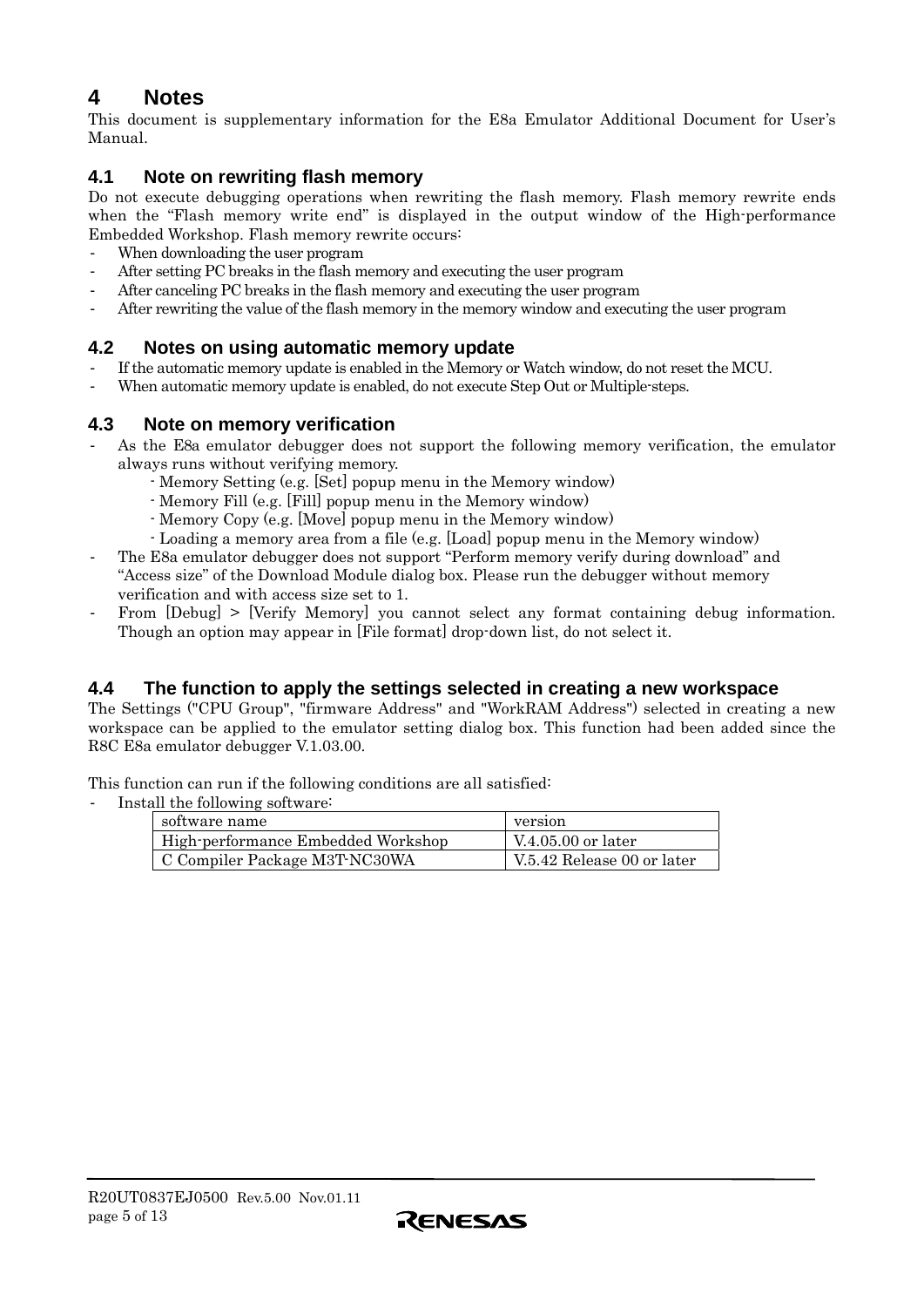- Create a new workspace with the following settings:
	- (1) In the New Project Workspace dialog box, select "C source startup Application" in project type.

| Project Types                                                           | Workspace Name:            |        |
|-------------------------------------------------------------------------|----------------------------|--------|
| <b>Application</b><br>C source startup Application<br>Empty Application | J)<br>Project Name:        |        |
| Import Makefile<br>Library<br>> Debugger only - M16C E8a SY             | Directory:<br>D:\WorkSpace | Browse |
|                                                                         | CPU family:                |        |
|                                                                         | M16C                       |        |
|                                                                         | Tool chain:                |        |
|                                                                         | Renesas M16C Standard      |        |
| $\left\langle \cdot \right\rangle$<br><b>THE</b>                        |                            |        |
| Properties                                                              |                            |        |

(2) In the "TargetCPU Toolchain version" page of the wizard dialog box, select "5.42.00" or later in Toolchain version.

| New Project-1/5-Select Target CPU. Toolchain version |                                                                                                                                                                                                                                |        |
|------------------------------------------------------|--------------------------------------------------------------------------------------------------------------------------------------------------------------------------------------------------------------------------------|--------|
| WWW<br>0.000                                         | <b>Foolchain</b> version :<br>(2<br>544.00<br>Which CPU do you want to use for this<br>project?<br><b>CPU</b> Series:<br>M16C/60<br>M16C/30<br>M16C/20<br>M16C/10<br>M16C/Tiny<br>CPU Group:<br>62<br>62A<br>62G<br>62M<br>62N | Ħ<br>m |
|                                                      | If there is no CPU group to be selected,<br>select the "CPU Group" that a similar to<br>hardware specification or select "Other".                                                                                              |        |
| $\leq$ Back                                          | Finish<br>Next                                                                                                                                                                                                                 | Cancel |

(3) In the "Setting the Contents of Files to be Generated" page of the wizard dialog box, select "E8" in Use Onchip Debugging Emulator.



\*Note:

The E8a emulator debugger supports the selected MCUs, however, you might not be able to select "E8" in the above list box.

This problem will be solved by the revision of the M16C tool chain in the future.

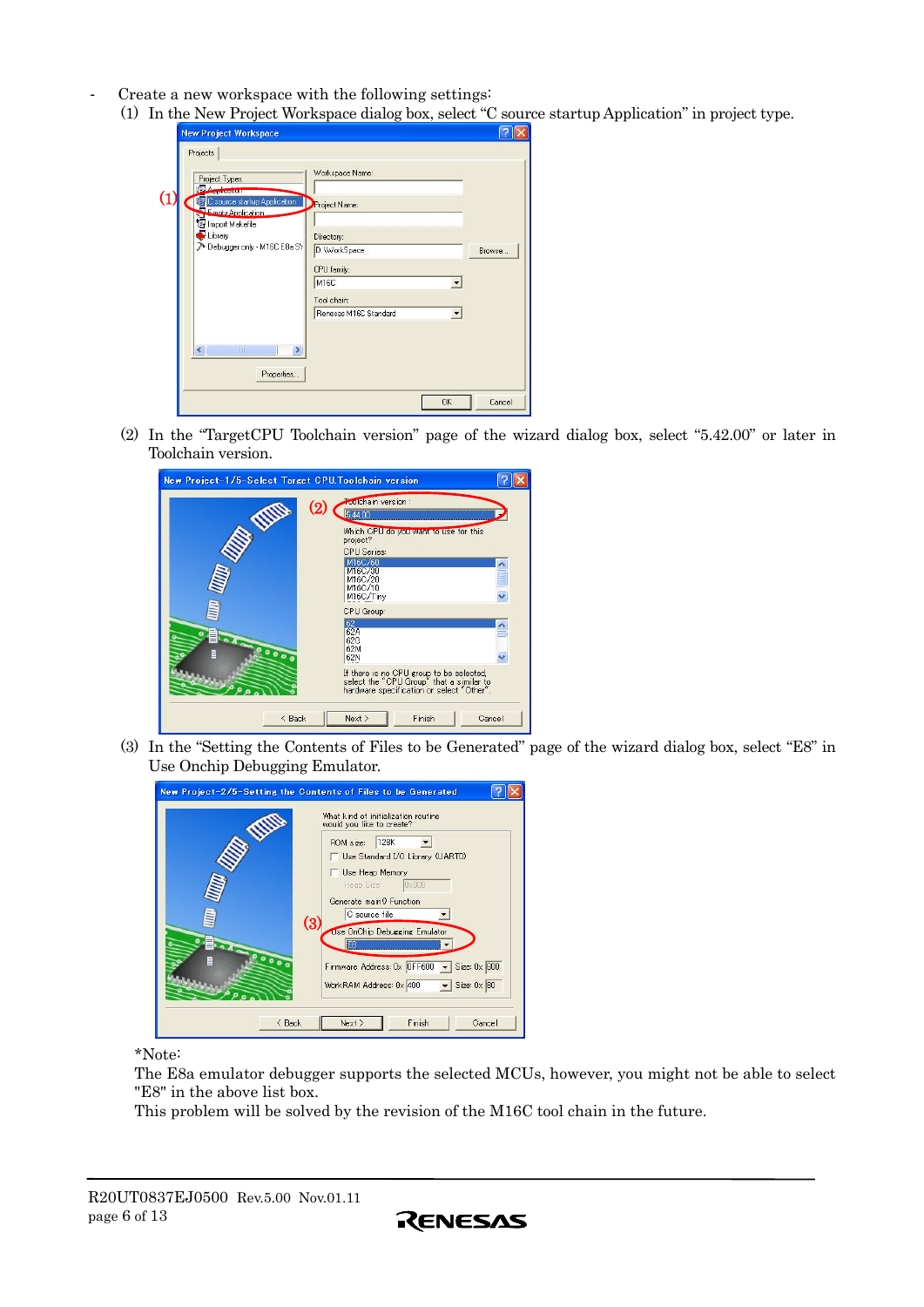# <span id="page-6-0"></span>**4.5 Note on using Windows Vista® and Windows® 7**

- Low power mode in Windows Vista® and Windows® 7 When Windows Vista® and Windows® 7 goes into sleep mode or suspend mode, a communication error may occur in the USB communication between the host machine and the emulator. Therefore, configure Windows Vista® and Windows® 7not to enter sleep mode or suspend mode.
- No Help (including the context-sensitive help) may be displayed. Install the Windows Help file (WinHlp32.exe file) from Microsoft Corporation's Web site. [http://www.microsoft.com/downloads/details.aspx?displaylang=en&FamilyID=6ebcfad9-d3f5-4365-8070-](http://www.microsoft.com/downloads/details.aspx?displaylang=en&FamilyID=6ebcfad9-d3f5-4365-8070-334cd175d4bb) [334cd175d4bb](http://www.microsoft.com/downloads/details.aspx?displaylang=en&FamilyID=6ebcfad9-d3f5-4365-8070-334cd175d4bb)

# **4.6 Note on I/O Files**

- In this product, the following I/O files are not attached. R8C/32G group R8C/32H group R8C/33G group R8C/33H group R8C/34P group R8C/34R group and R8C/LAPR group We will release them after their hardware manual Rev.1.00 has been released.
- The incorrect descriptions in the I/O window might be solved by correcting the I/O files.
- You can make or edit the I/O file with a text editor. For details, please refer to "I/O File Format" in High-performance Embedded Workshop Help.

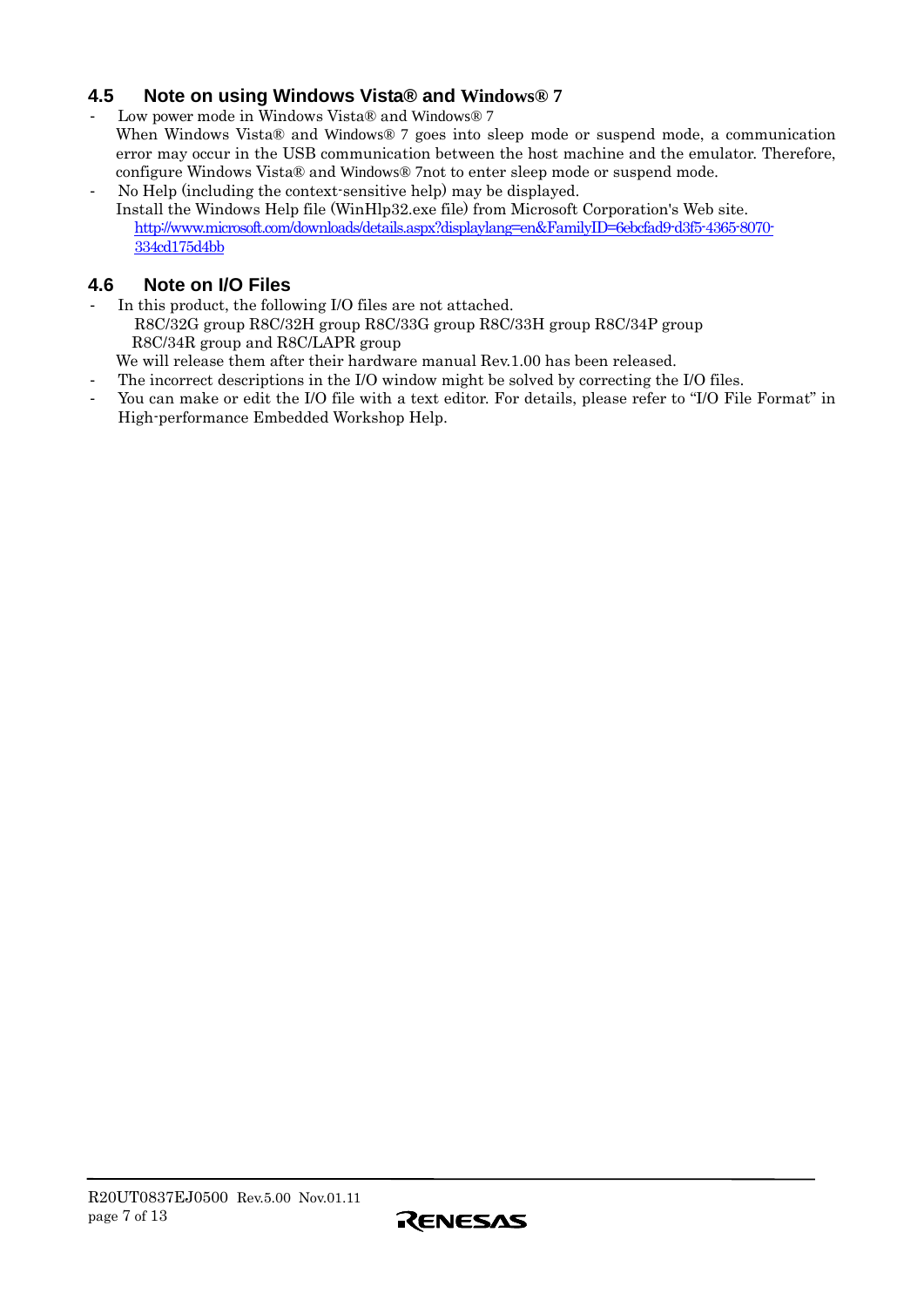# <span id="page-7-0"></span>**5 Version Report**

This section describes the specification of the changed software.

# **5.1 R8C E8a Emulator Debugger V.1.05.01**

In this version, the following specifications were changed from the previous version R8C E8a Emulator Debugger V.1.05.00.

#### **5.1.1 Supported MCUs Increased**

- R8C/35M group R5F21357M R5F21358M R5F2135AM R5F2135CM
- R8C/36M group R5F21364M R5F21365M R5F21366M R5F21367M R5F21368M R5F2136AM R5F2136CM
- R8C/38M group R5F21386M R5F21387M R5F21388M R5F2138AM R5F2138CM
- R8C/3GM group R5F213G2M R5F213G4M R5F213G5M R5F213G6M
- R8C/3JM group R5F213J2M R5F213J4M R5F213J5M R5F213J6M
- R8C/LA6A group R5F2LA6AA R5F2LA6CA
- R8C/LA8A group R5F2LA8AA R5F2LA8CA
- R8C/LAPS group R5F2LAP6S R5F2LAP7S R5F2LAP8S R5F2LAPAS R5F2LAPCS

#### **5.1.2 Problems Fixed**

1. The following problems have been fixed: With the size of internal RAM accessible by the E8a emulator (RENESAS TOOL NEWS Document No. 110716/tn3)

# **5.2 R8C E8a Emulator Debugger V.1.05.00**

In this version, the following specifications were changed from the previous version R8C E8a Emulator Debugger V.1.04.00.

#### **5.2.1 Supported MCUs Increased**

- R8C/34W group R5F21346W R5F21347W R5F21348W R5F2134AW R5F2134CW
- R8C/34X group R5F21346X R5F21347X R5F21348X R5F2134AX R5F2134CX
- R8C/34Y group R5F21346Y R5F21347Y R5F21348Y R5F2134AY R5F2134CY
- R8C/34Z group R5F21346Z R5F21347Z R5F21348Z R5F2134AZ R5F2134CZ
- R8C/36W group R5F21368W R5F2136AW R5F2136CW
- R8C/36X group R5F21368X R5F2136AX R5F2136CX
- R8C/36Y group R5F21368Y R5F2136AY R5F2136CY
- R8C/36Z group R5F21368Z R5F2136AZ R5F2136CZ
- R8C/38W group R5F21388W R5F2138AW R5F2138CW
- R8C/38X group R5F21388X R5F2138AX R5F2138CX
- R8C/38Y group R5F21388Y R5F2138AY R5F2138CY
- R8C/38Z group R5F21388Z R5F2138AZ R5F2138CZ
- R8C/32G group R5F21324G R5F21326G
- R8C/32H group R5F21324H R5F21326H
- R8C/33G group R5F21334G R5F21336G
- R8C/33H group R5F21334H R5F21336H
- R8C/34P group R5F21344P R5F21346P
- R8C/34R group R5F21344R R5F21346R
- R8C/3NT group R5F213N7T R5F213N8T R5F213NAT R5F213NCT
- R8C/34U group R5F21346U R5F21348U R5F2134CU
- R8C/34K group R5F21348K R5F2134CK
- R8C/3MU group R5F213M6U R5F213M8U R5F213MCU
- R8C/3MK group R5F213M8K R5F213MCK
- R8C/LA3A group R5F2LA32A R5F2LA34A R5F2LA36A R5F2LA38A
- R8C/LA5A group R5F2LA52A R5F2LA54A R5F2LA56A R5F2LA58A
- R8C/M13B group R5F2M131B R5F2M132B R5F2M134B
- R8C/3MQ group R5F213M6Q R5F213M7Q R5F213M8Q R5F213MAQ R5F213MCQ

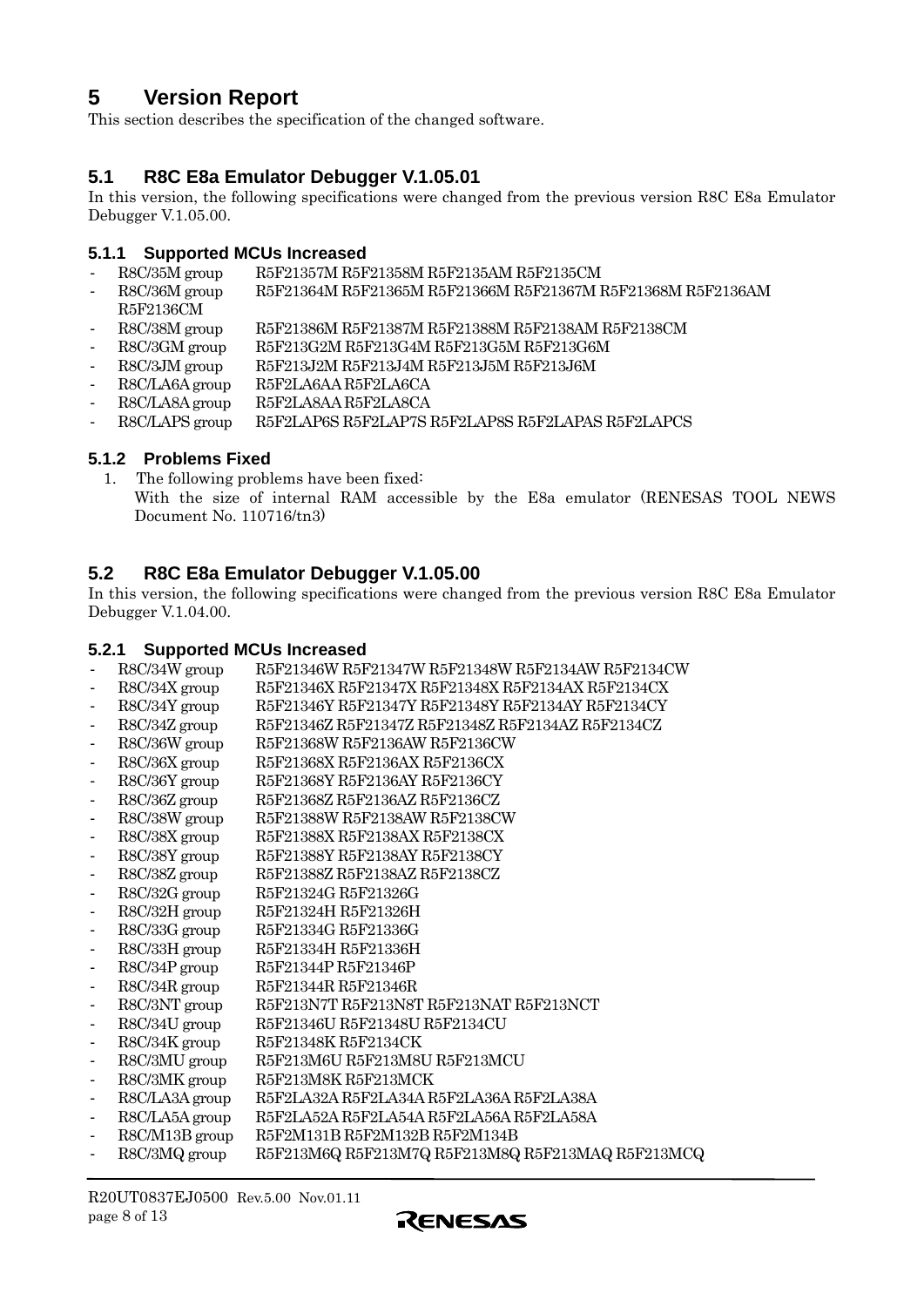- <span id="page-8-0"></span>- R8C/32M group R5F21321M R5F21322M R5F21324M
- R8C/33M group R5F21331M R5F21332M R5F21334M R5F21335M R5F21336M
- R8C/34M group R5F21344M R5F21345M R5F21346M
- R8C/35M group R5F21354M R5F21355M R5F21356M
- R8C/L35M group R5F2L357M R5F2L358M R5F2L35AM R5F2L35CM
- R8C/L36M group R5F2L367M R5F2L368M R5F2L36AM R5F2L36CM
- R8C/L38M group R5F2L387M R5F2L388M R5F2L38AM R5F2L38CM
- R8C/L3AM group R5F2L3A7M R5F2L3A8M R5F2L3AAM R5F2L3ACM

#### **5.2.2 Problems Fixed**

- 1. The following problems have been fixed: With debugging systems designed with MCUs of the R8C/M11A or /M12A group (RENESAS TOOL NEWS Document No. 101101/tn3)
- 2. The following problems have been fixed:

With downloading programs extending over the data flash area and the program ROM or program ROM2 area; or manipulating data on memory in those areas (RENESAS TOOL NEWS Document No. 101201/tn4)

#### **5.2.3 Functional Extensions and Modifications**

- 1. The debuggers can run on Windows ® 7 with your user rights.
- 2. The following command to set the event break point of the R8C/3x series, the R8C/Mx series, and the R8C/Lx series was added. Please refer to the Help file of the emulator for details.
	- EVENT SET
	- EVENT\_DISPLAY
	- EVENT BREAK POINT
	- EVENT TRACE POINT

#### **5.3 R8C E8a Emulator Debugger V.1.04.00**

In this version, the following specifications were changed from the previous version R8C E8a Emulator Debugger V.1.03.03.

This version supports all of the function extensions and the revisions to the restrictions in the Highperformance Embedded Workshop V.4.06.00 and V.4.07.00. For more details, please refer to the RENESAS TOOL NEWS "090701/tn1" issued on July 1st, 2009 and "091001/tn1" issued on October 1st, 2010.

#### **5.3.1 Supported MCUs Increased**

- R8C/M11A group R5F2M110A, R5F2M111A, R5F2M112A
- R8C/M12A group R5F2M120A, R5F2M121A, R5F2M122A
- R8C/LA6A group R5F2LA64A, R5F2LA66A, R5F2LA67A, R5F2LA68A R8C/LA8A group
- R5F2LA84A, R5F2LA86A, R5F2LA87A, R5F2LA88A

#### **5.3.2 Functional Extensions and Modifications**

- 1. Up to now, it was necessary to end the debugger for "Communication timeout error" to occur if there is no response from MCU, and to recover the state. In this version, the state can be recovered without ending the debugger..
- 2. Trouble shoot collections of E8a emulators can be opened from the following error message display dialog box.
	- "Boot falied"
	- "Communication timeout Error"
	- "ID code error !"
- 3. In the following MCU of the R8C/3x series, the firmware can be arranged in not only the program flash area but also the data flash area.

R8C/3xA Group : R5F21336A, R5F21356A, R5F2135CA, R5F2136CA, R5F2138CA, R5F213G6A, R5F213J6A

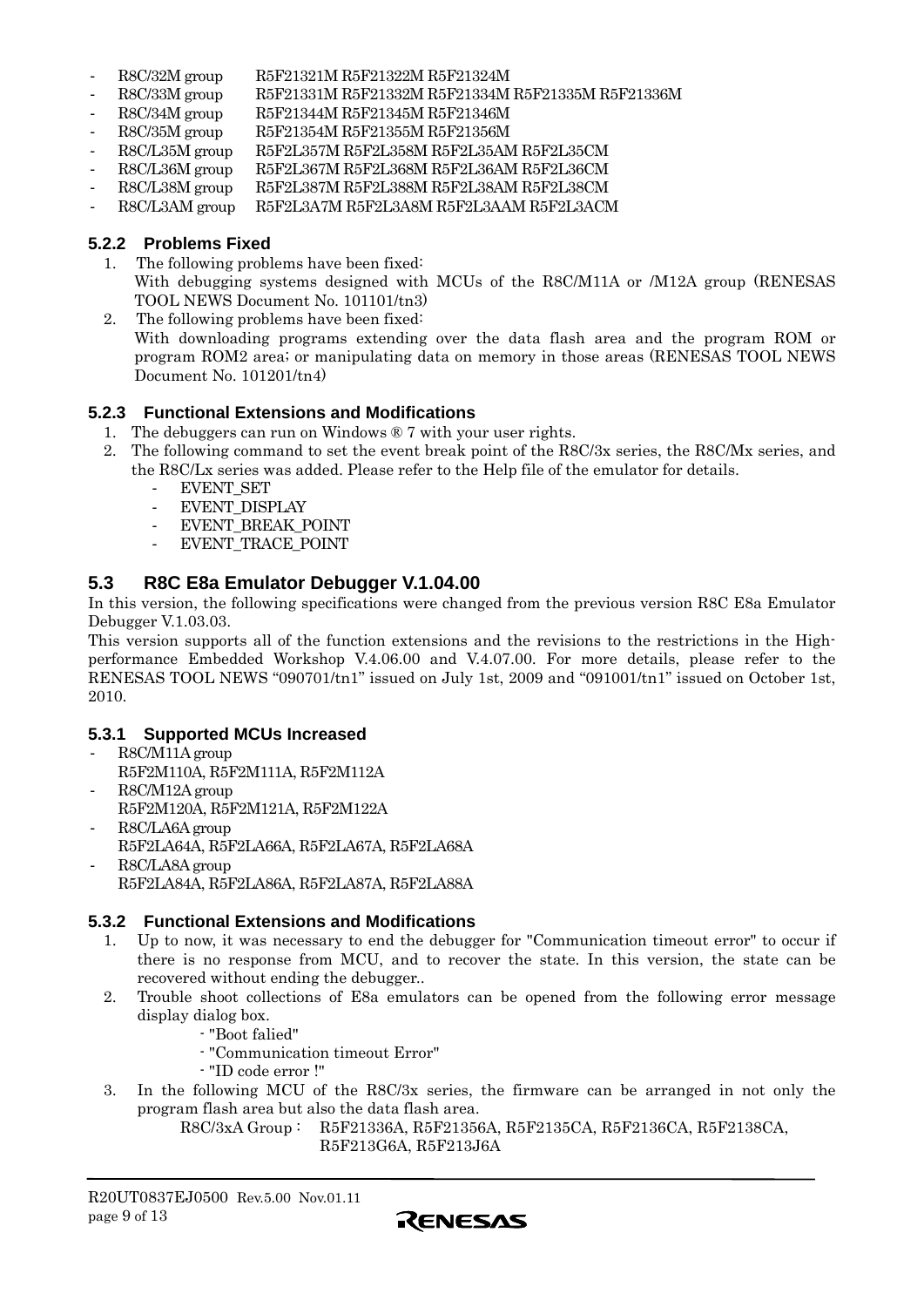<span id="page-9-0"></span>R8C/3xC Group: R5F21336C, R5F21346C, R5F21356C, R5F2135CC, R5F213G6C, R5F213J6C R8C/3xE Group: R5F2134CE, R5F2136CE, R5F2138CE R8C/3xG Group: R5F2134CG, R5F2136CG, R5F2138CG

# **5.4 R8C E8a Emulator Debugger V.1.03.03**

In this version, the following specifications were changed from the previous version R8C E8a Emulator Debugger V.1.03.02.

### **5.4.1 Supported MCUs Increased**

- R8C/34C group
- R5F21344C, R5F21345C, R5F21346C - R8C/3JTCgroup R5F213J4T, R5F213J5T, R5F213J6T

# **5.5 R8C E8a Emulator Debugger V.1.03.02**

In this version, the following specifications were changed from the previous version R8C E8a Emulator Debugger V.1.03.01.

#### **5.5.1 Supported MCUs Increased**

- R8C/32C group
	- R5F21321C, R5F21322C, R5F21324C
- R8C/33Cgroup R5F21331C, R5F21332C, R5F21334C, R5F21335C, R5F21336C
- R8C/34C group R5F21347C, R5F21348C, R5F2134AC, R5F2134CC
- R8C/36C group
	- R5F21364C, R5F21365C, R5F21366C, R5F21367C, R5F21368C, R5F2136AC, R5F2136CC
- R8C/38C group R5F21386C, R5F21387C, R5F21388C, R5F2138AC, R5F2138CC
- R8C/3GC group
	- R5F213G1C, R5F213G2C, R5F213G4C, R5F213G5C, R5F213G6C
- R8C/3JC group
	- R5F213J2C, R5F213J4C, R5F213J5C, R5F213J6C
- R8C/32D group
	- R5F21321D,, R5F21322D,, R5F21324D
- R8C/33D group
	- R5F21331D, R5F21332D, R5F21334D, R5F21335D, R5F21336D
- R8C/35D group
	- R5F21354D, R5F21355D, R5F21356D
- R8C/3GD group R5F213G1D, R5F213G2D, R5F213G4D, R5F213G5D, R5F213G6D
- R8C/33T group R5F21334T, R5F21335T, R5F21336T
- R8C/L35C group R5F2L357C, R5F2L358C, R5F2L35AC, R5F2L35CC
- R8C/L36C group
- R5F2L367C, R5F2L368C, R5F2L36AC, R5F2L36CC R8C/L38C group
	- R5F2L387C, R5F2L388C, R5F2L38AC, R5F2L38CC
- R8C/L3AC group R5F2L3A7C, R5F2L3A8C, R5F2L3AAC, R5F2L3ACC

# **5.6 R8C E8a Emulator Debugger V.1.03.01**

In this version, the following specifications were changed from the previous version R8C E8a Emulator Debugger V.1.03.00.

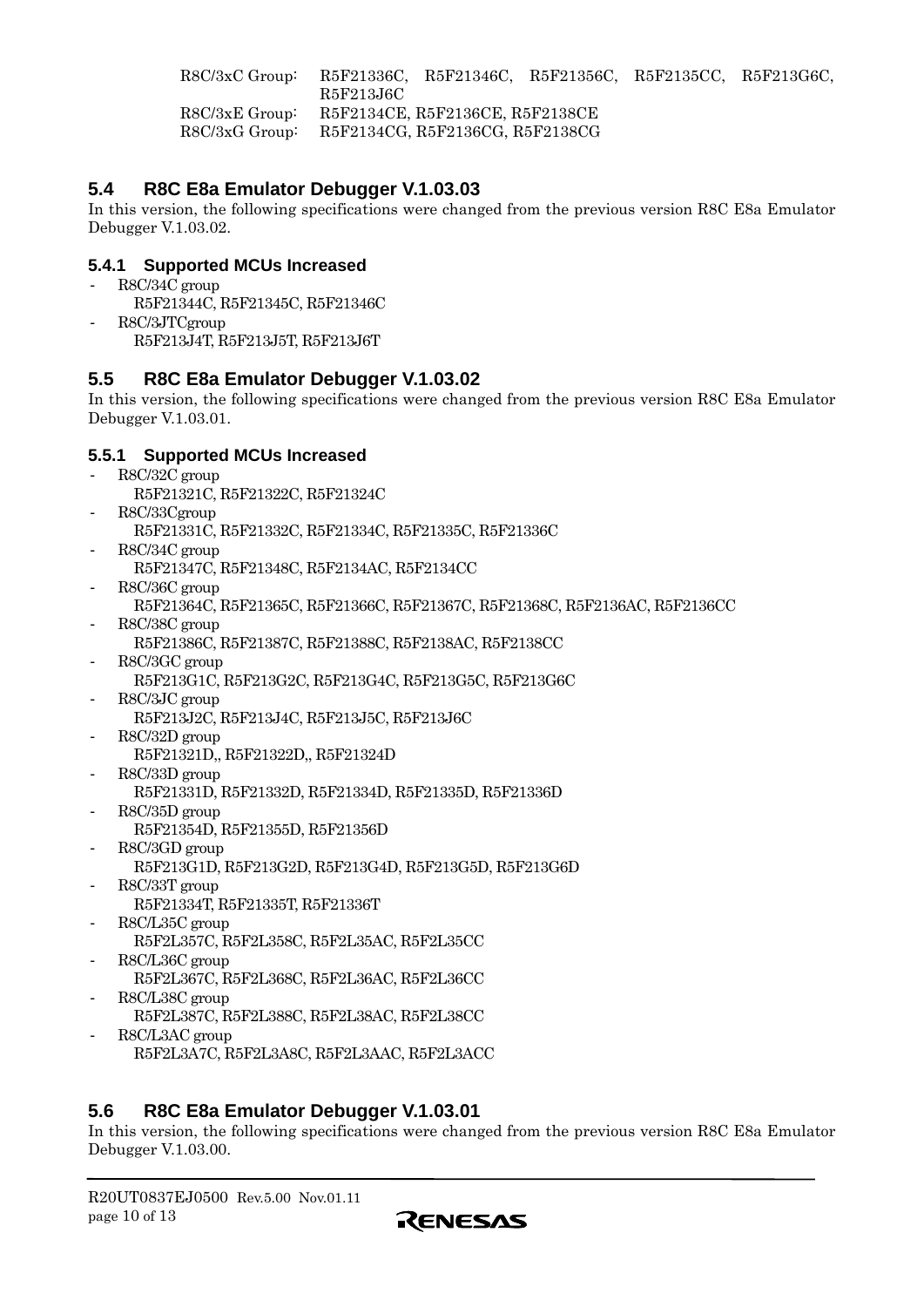#### <span id="page-10-0"></span>**5.6.1 Supported MCUs Increased**

- R8C/L35A, R8C/L35B group: R5F2L357A, R5F2L358A, R5F2L35AA, R5F2L35CA R5F2L357B, R5F2L358B, R5F2L35AB, R5F2L35CB
- R8C/L36A, R8C/L36B group: R5F2L367A, R5F2L368A, R5F2L36AA, R5F2L36CA R5F2L367B, R5F2L368B, R5F2L36AB, R5F2L36CB
- R8C/L38A, R8C/L38B group: R5F2L387A, R5F2L388A, R5F2L38AA, R5F2L38CA R5F2L387B, R5F2L388B, R5F2L38AB, R5F2L38CB
- R8C/L3AA, R8C/L3AB group: R5F2L3A7A, R5F2L3A8A, R5F2L3AAA, R5F2L3ACA R5F2L3A7B, R5F2L3A8B, R5F2L3AAB, R5F2L3ACB

# **5.7 R8C E8a Emulator Debugger V.1.03.00**

In this version, the following specifications were changed from the previous version R8C E8a Emulator Debugger V.1.02.00.

This version supports all of the function extensions and the revisions to the restrictions in the Highperformance Embedded Workshop V.4.05.00 and V.4.05.01. For more details, please refer to the RENESAS TOOL NEWS "081125/tn1" issued on November 25th, 2008 and "090201/tn3" issued on February 1st, 2009.

#### **5.7.1 Supported MCUs Increased**

- R8C/34E, R8C/34F, R8C/34G, R8C/34H group: R5F21346E, R5F21347E, R5F21348E, R5F2134AE, R5F2134CE R5F21346F, R5F21347F, R5F21348F, R5F2134AF, R5F2134CF R5F21346G, R5F21347G, R5F21348G, R5F2134AG, R5F2134CG R5F21346H, R5F21347H, R5F21348H, R5F2134AH, R5F2134CH
- R8C/36E, R8C/36F, R8C/36G, R8C/36H group: R5F21368E, R5F2136AE, R5F2136CE R5F21368F, R5F2136AF, R5F2136CF R5F21368G, R5F2136AG, R5F2136CG R5F21368H, R5F2136AH, R5F2136CH
- R8C/38E, R8C/38F, R8C/38G, R8C/38H group: R5F21388E, R5F2138AE, R5F2138CE R5F21388F, R5F2138AF, R5F2138CF R5F21388G, R5F2138AG, R5F2138CG R5F21388H, R5F2138AH, R5F2138CH
- R8C/35A, R8C/36A, R8C/38A group: R5F21357A, R5F21358A, R5F2135AA, R5F2135CA, R5F21364A, R5F21365A, R5F21366A, R5F21367A, R5F21368A, R5F2136AA, R5F2136CA, R5F21386A, R5F21387A, R5F21388A, R5F2138AA, R5F2138CA,
- R8C/3GA, R8C/3JA group: R5F213G2A, R5F213G4A, R5F213G5A, R5F213G6A R5F213J2A, R5F213J4A, R5F213J5A, R5F213J6A

#### **5.7.2 Functional Extensions and Modifications**

- 1. The debuggers can run on Windows Vista® with your user rights. Note, however, the 64-bit Windows Vista has not been supported.
- 2. The settings selected in creating a new workspace can be applied to the emulator setting dialog box.

### **5.8 R8C E8a Emulator Debugger V.1.02.00**

In this version, the following specifications were changed from the previous version R8C E8a Emulator Debugger V.1.01.00.

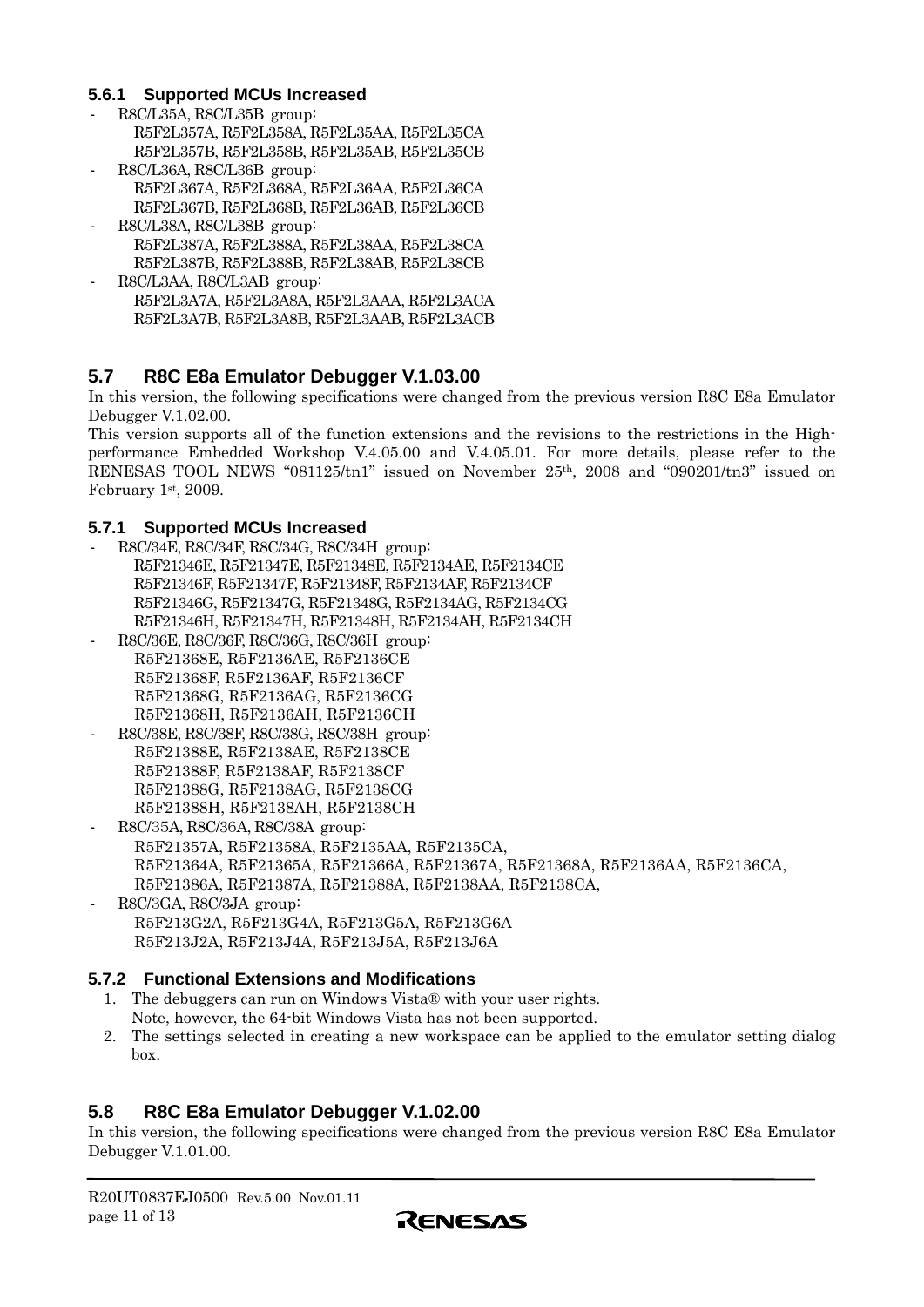<span id="page-11-0"></span>This version supports all of the function extensions and the revisions to the restrictions in the Highperformance Embedded Workshop V.4.04.00 and V.4.04.01. For more details, please refer to the RENESAS TOOL NEWS "071216/tn5" issued on December 16th, 2007 and "080118/tn1" issued on January 18th, 2008.

#### **5.8.1 Supported MCUs Increased**

- R8C/28, /29 group: R5F21286, R5F21296
- R8C/32A, /33A, /35A group: R5F21321A, R5F21322A, R5F21324A R5F21331A, R5F21332A, R5F21334A, R5F21335A, R5F21336A R5F21354A, R5F21355A, R5F21356A

#### **5.8.2 Problems Fixed**

- 3. The following problems have been fixed: With debugging target systems designed with MCUs of the R8C/2G or R8C/2H group (RENESAS TOOL NEWS Document No. 080216/tn3)
- 4. The following problems have been fixed: With using the IO files for the R8C/2A, /2B, /2C, and /2D groups included in the debuggers for the R8C/Tiny MCU Series (RENESAS TOOL NEWS Document No. 080616/tn8)

#### **5.8.3 Functional Extensions and Modifications**

- 1. Debug functions that R8C/3x have been supported.
- 2. The automatic sampling period of the watch-points was sped up.
- 3. MR window has been supported.
- 4. OS Object window has been supported.

# **5.9 R8C E8a Emulator Debugger V.1.01.00**

In this version, the following specifications were changed from the previous version R8C E8a Emulator Debugger V.1.00.00.

This version supports all of the function extensions and the revisions to the restrictions in the Highperformance Embedded Workshop V.4.03.00. For more details, please refer to the RENESAS TOOL NEWS "070701/tn1" issued on July 1st, 2007.

### **5.9.1 Supported MCUs Increased**

- R8C/2E, /2F group:
	- R5F212E2, R5F212E4 R5F212F2, R5F212F4
- R8C/2G, /2H, /2J group:
- R5F212G4, R5F212G5, R5F212G6 R5F212H1, R5F212H2 R5F212J0, R5F212J1
- R8C/2K, /2L group: R5F212J0, R5F212J1 R5F212L2, R5F212L4

### **5.9.2 Problems Fixed**

- 1. The following problems have been fixed: With debugging systems designed with a member of the R8C/22 group of MCUs (RENESAS) TOOL NEWS Document No. 071001/tn7)
- 2. The following problems have been fixed:
	- If you select the Debugging of CPU rewrite mode in the Emulator Setting dialog box that appears when the debugger is invoked, and if you modify values in the data flash area in the Memory or Watch window, the contents of the un-modified data flash area will resume those before CPU reprogramming is performed by the user program.
	- When you load the user program into the target system, no error message may be dispatched even if the user program area overlaps the area occupied by the emulator debugger.